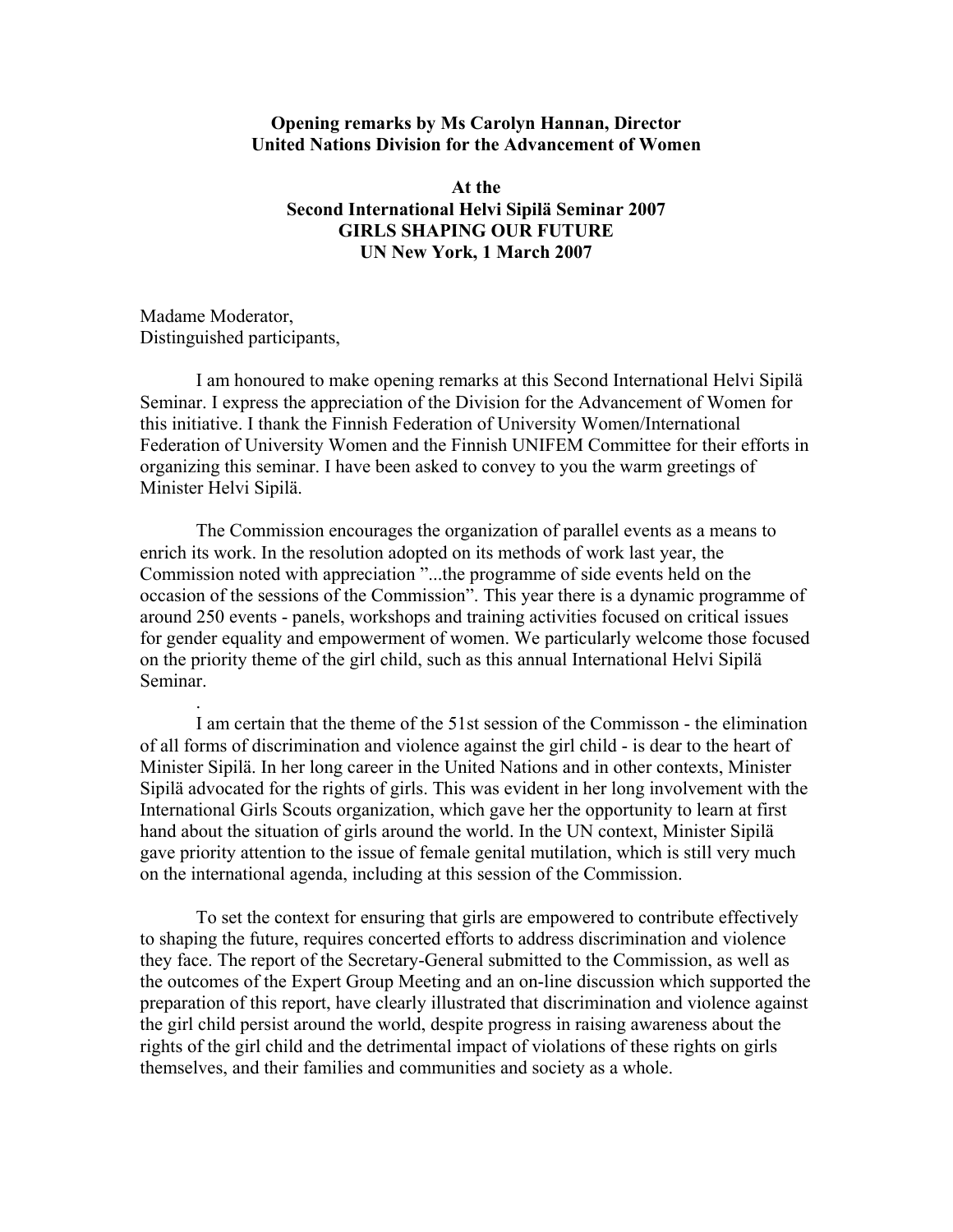Girls face many forms of discrimination, including in access to and quality of health care, education and economic opportunities. There are many forms of violence against girls, including sexual violence and harmful traditional practices detrimental to their health and well-being. Girls are also more likely than boys to be victims of trafficking for reasons of economic and sexual exploitation. Son preference persists in many societies, leading to sex-selective abortions, female infanticide and distorted sexratios.

 Girls may be forced to withdraw from school in order to take on a large share of domestic and child-rearing duties. Millions of school-age girls around the world, some as young as 5 years old, work in domestic service outside the home, where they are exposed to discrimination, violence and abuse.

Up to 140 million women and girls today have experienced female genital mutilation/cutting, and a further 2-million girls are estimated to be at risk of undergoing the procedure each year.

Globally, 36 per cent of women aged 20 to 24 years were married or in union before they reached 18 years of age. Such early or childhood marriages can have extremely negative consequences for young girls, including early pregnancy and childbirth. Girls between the ages of 15 and 19 are twice as likely to die during pregnancy or childbirth as women in their twenties. The risk is five times greater for girls under 15.

The situation of girls is adversely affected by poverty, armed conflicts and HIV/AIDS, and in these contexts girls are at particular risk of sexual and economic exploitation. Girls and young women today suffer new and emerging forms of violence, such as date rape and violence linked to the Internet.

A number of issues emerge as critical for eliminating discrimination and violence against girls. It is a disturbing fact that girls are often most at risk in the very spaces where they should be safe, at the hands of those individuals and institutions charged with their protection - in the family, community, and in educational institutions.

Much discrimination and violence against girls, especially girls in high-risk situations, remains invisible, masked by national level statistics. Some groups of girls are particularly at risk: adolescents, migrants, orphans, girls with disabilities, refugee girls, girls in rural areas and girls living in detention. Adolescent girls aged 10 to 14 are at particularly high risk of discrimination and violence, especially girls living outside the protective structures of family and schools, heading households, at risk of early marriage, or girls already married.

It is very clear that breaking the cycle of discrimination and violence requires the empowerment of girls. Actions to ensure that girls become empowered to shape our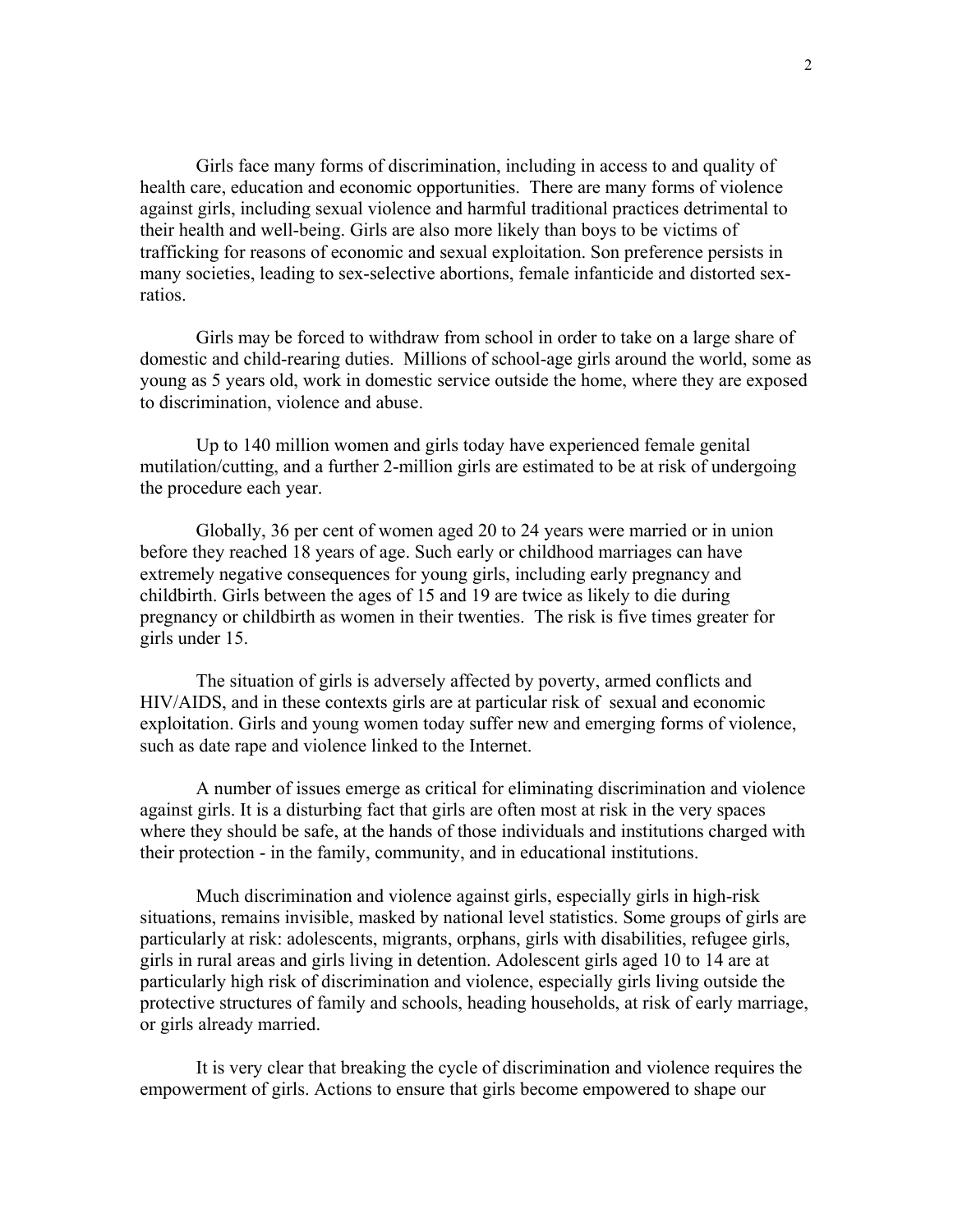futures include girl-targeted programmes that offer age-appropriate and comprehensive information and services, such as education on girls' rights and reproductive health; vocational training to facilitate economic independence; and tools and activities that build self-awareness and self-esteem.

Increasing girls' access to education and ensuring the gender-sensitivity of educational settings, methods, content, materials and teachers and administrators is critical for their empowerment. Encouraging girls to pursue disciplines traditionally dominated by boys, such as science, engineering and technology, is another important element in girls' empowerment.

Experience shows that "safe spaces" are critical for providing opportunities for girls to develop important life skills, including leadership capacities; build friendship networks; learn about and defend their rights; develop a positive self-image; and make responsible and informed decisions on matters affecting their lives.

Boys must be sensitized at an early stage to develop respect for the rights of women and girls. Adolescent boys should be provided with opportunities to engage in constructive dialogue on gender identities and roles, to have positive interactions with girls, and to receive training and sensitization on stereotypical attitudes and behaviour, sexual and reproductive health and HIV/AIDS.

A critical challenge is the fact that many key stakeholders, including policy makers, service providers, communities and families—and even girls themselves—are not always fully aware of girls' rights.

A strong global policy and legal framework is in place which should promote and protect the rights of girls. But many gaps and challenges to full implementation at national level persist. Stereotypical attitudes and behaviours impede the full implementation of legislative and policy frameworks.

Girls remain invisible in many national policies and programmes and critical issues - such as child domestic work, early and forced marriage, sexual abuse and trafficking, remain unaddressed. Adequate legislation at national level to promote and protect the human rights of girls is often lacking.

It is too often presumed that general references to "women and girls", "boys and girls" and "children, including in the context of Convention on the Rights of the Child and the Convention on the Elimination of All Forms of Discrimination against Women (CEDAW), will suffice to ensure attention to girls; unfortunately the reality is that the needs and priorities of girls remain unaddressed.

Your focus today is a very positive and constructive one – ensuring that girls can contribute to shaping the future. I hope that your discussions will put forward new ideas on addressing some of the challenges raised in the report of the Secretary-General to the